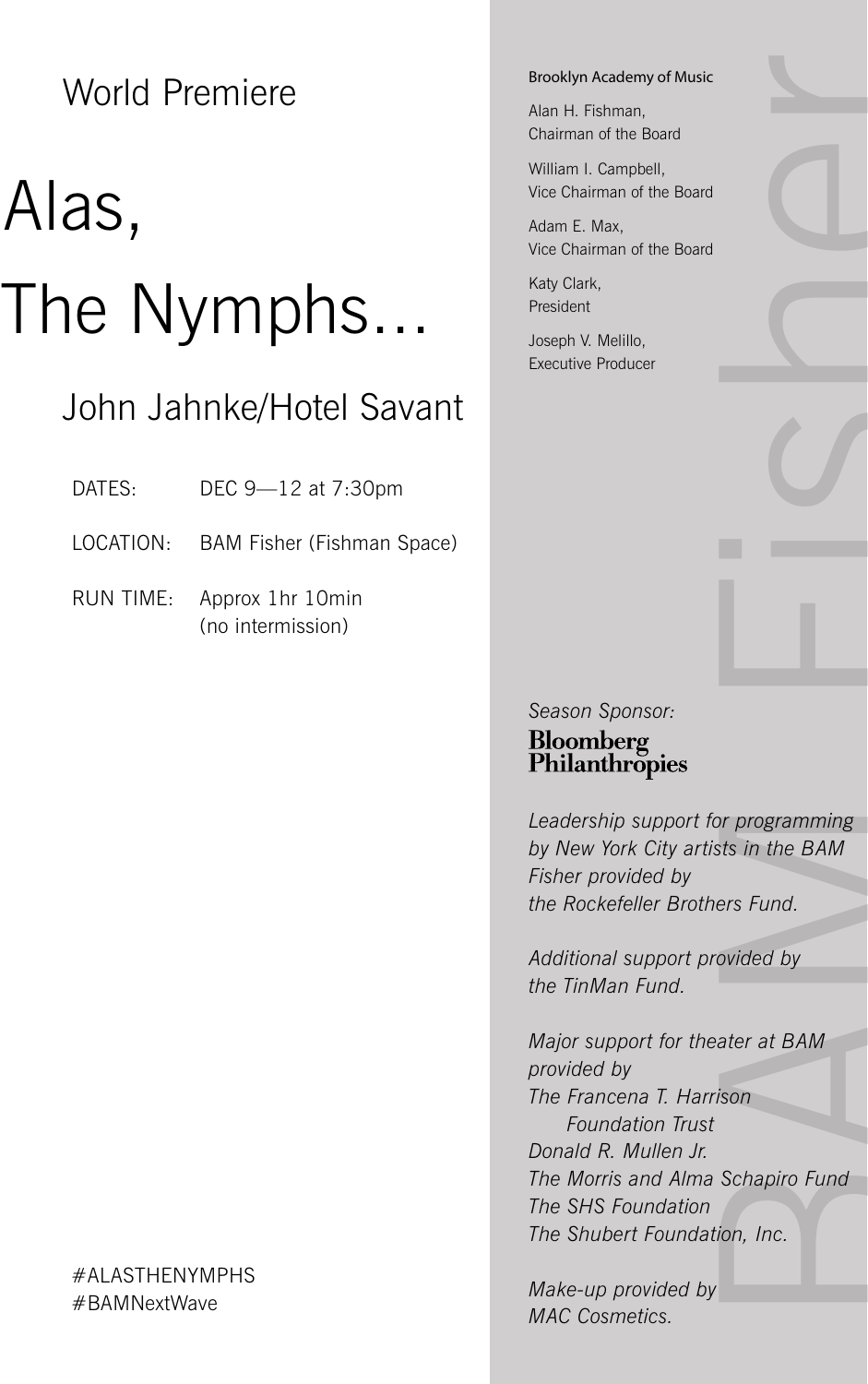# Alas,The Nymphs...

#### STAGE:

SCRIPT, DIRECTION, MOVEMENT, & DESIGN John Jahnke

ORIGINAL SCORE Fennesz

SET DESIGN Gordon Landenberger

VIDEO DESIGN Josh Higgason

SOUND DESIGN Kristin Worrall

COSTUME DESIGN Ramona Ponce

LIGHTING DESIGN Laura Mroczkowski

CHOREOGRAPHY CONSULTANT Jordan Isadore

MAKE-UP Renee Ray

STAGE PRODUCTION MANAGER James Fry

STAGE MANAGER Karen Oughtred

ASSISTANT STAGE MANAGER KJ Morton

CREATIVE CONSULTANT Bruno Llos

COMPANY ADMINISTRATION Nina Kulmala

PRODUCER Hotel Savant

Additional Music *The Nymph's Song*  by Calder Singer *Jason and the Argonauts*  by Bernard Hermann

VIDEO: VIDEO ACTORS

Tanisha Thompson Hillary Spector Melody Bates Shan Xiao Sebastian Quinn Bobby Warden Tyler Ashley Sandor DeGrazia

VIDEO ACTORS/DUBBING Okwui Okpokwasili Carey Urban Raquel Cion Alexander Borinsky

DIRECTION John Jahnke

MUSIC Calder Singer

SET

SOUND Kristin Worrall

LIGHTING James Sprang **COSTUMES** Ramona Ponce

KJ Morton

CINEMATOGRAPHY Andrew Schneider

Gordon Landenberger

SET MANAGEMENT

Nicholas Berube

PRODUCTION ASSISTANT

Fennesz's score commissioned by the Austrian Cultural Forum New York.

| ۰.<br>۰, |
|----------|

| DRYOPF          | Tanisha Thompson   |
|-----------------|--------------------|
| DIANA           | Hillary Spector    |
| CYBFI F         | LeeAnne Hutchison  |
| <b>NOMIA</b>    | Melody Bates       |
| <b>FCHO</b>     | Hwalan Shub        |
| HYI AS          | Sebastian Quinn    |
| <b>ENDYMION</b> | Alexander Borinsky |
|                 |                    |

TIME Yesterday and Today.

PLACE Mount Latmos, Caria.

YESTERDAY: Greece. TODAY: Turkey.

SETTING The storage room of a cliffside hotel. Once an ancient palace, with a spring.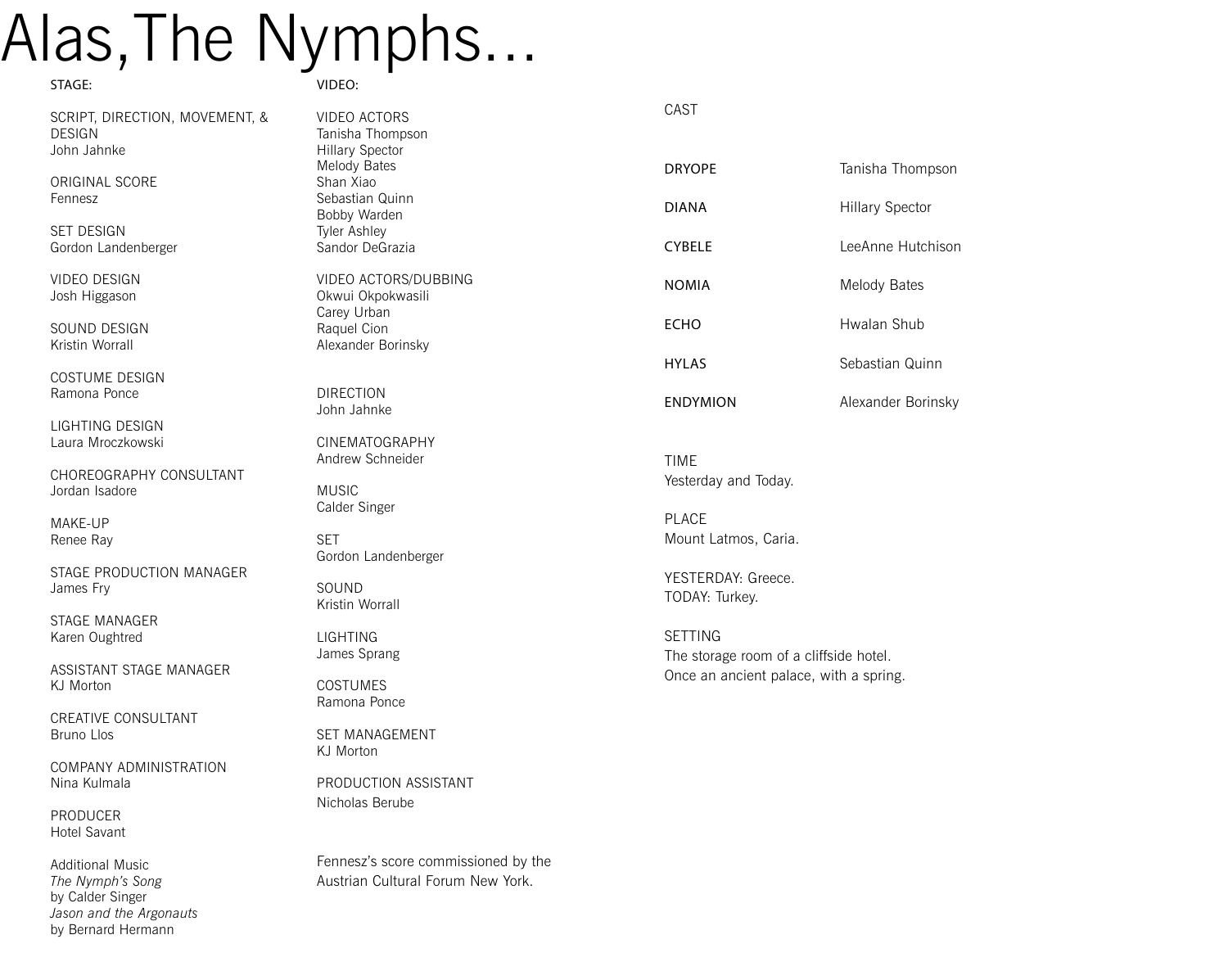# ABOUT *Alas, The Nymphs...*

#### Director's Notes

*Alas, The Nymphs…* is Part 1 of the trilogy *Men Go Down*, which utilizes the construction of a Greek drama and the sensibility of a classic fairy tale to examine how the ramifications of antique guilt infest our modern conscience. The trilogy title, with all its implications, takes its name from the poetry of Homer, in which he writes about a certain harbor:

*At the head of the harbor is a longleafed olive tree, and near it a pleasant, shadowy cave sacred to the nymphs that are called Naiads… And in this cave are long looms of stone, at which the nymphs weave webs of purple dye, a wonder to behold; and therein are also ever-flowing springs. Two doors there are to the cave, one toward the North Wind, by which men go down, but that toward the South Wind is sacred, nor do men enter thereby: it is the way of the immortals.*

Following a Greek king, Endymion of Elis, who abandons his war torn country for the safety of a cliff-side cave, the *Men Go Down* trilogy timetravels through the extended lifespan of the tormented ruler, a man who simply will not make a decision about how to handle his human responsibilities, and until he does so, cannot die. *Alas, The Nymphs…* focuses on this initial abandonment, and the violent consequences of the king's catastrophic disappearance. Pursued by his forsaken fiancée, the Naiad Dryope,

the disguised king seeks shelter aboard the Argonauts' ship. Suspecting his presence aboard the ship the nymph threatens the Argonauts, warning them that if one of their men dares enter her and her fellow nymphs' sanctuary, he will be captured in lieu of the king. Fearful, the king orders Hylas, a young squire of Heracles, to the nymphs' cave for water, where he meets an uncertain fate.

*Alas, The Nymphs…* mirrors the ancient uprisings of women against men, as in the violent acts of defilement in *The Bacchae*, and the Orpheus myths, and inverts the topical issue of sexual violence during periods of war and civil unrest.

By setting Part 1 in the present time on stage, with the aging nymphs and former king meeting again and reenacting and reminiscing upon their past actions, as a form of ritual, *Alas, The Nymphs…* is about fated entrances and exits from the mortal trappings of existence. For though given a very long life, nymphs—according to the Homeric hymns—are also fated to succumb, die, and fade away, as men.

En route they relive sacred memories and gestures. The subtle movement periodically employed by the nymphs is a choreographic equation inspired by eight lines from the text. Based on the structure of these phrases, the words, when spoken, instigate a form of muscle memory, uniting the cerebral and corporal. The past as present. Present as past. Or, as Dryope emphatically states: "Yesterday is today for me. And yesterday is here."

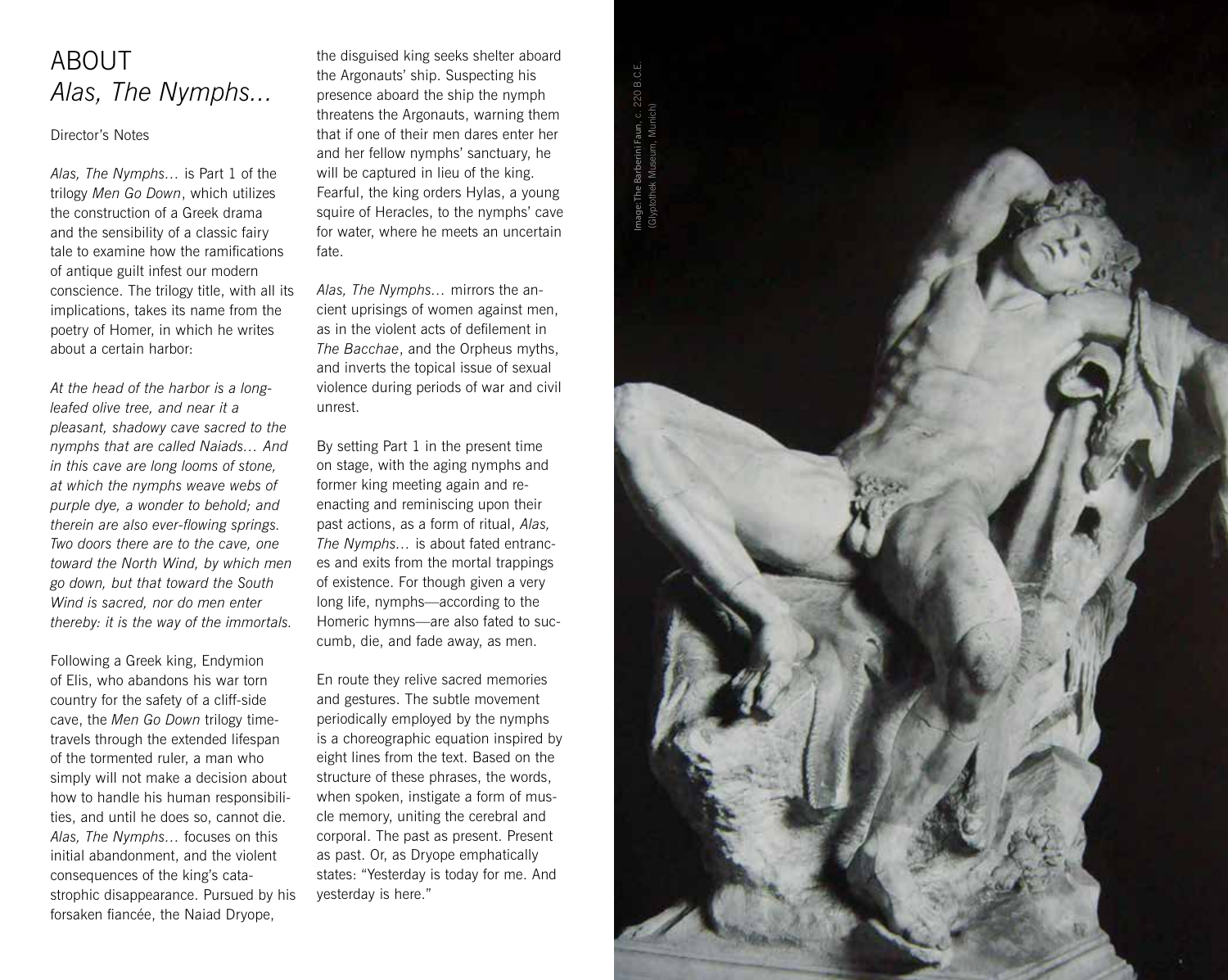# Who's Who

JOHN JAHNKE Script, Direction, Movement, and Design

John Jahnke is a New York-based artist, playwright, and director of theater and film. He has been the artistic director of Hotel Savant since 1999. He has developed work at BAM Next Wave Festival, Park Avenue Armory, PS122, Watermill Center, MacDowell Colony, Lower Manhattan Cultural Council, Orchard Project, Abrons Art Center, Public Theater, the Hermitage, Chashama, Los Angeles Contemporary Exhibitions, and 3LD Art and Technology Center.

Original theater works include the *Men Go Down* trilogy, of which *Alas, The Nymphs…* is Part 1. Part 3, *Black Recollections*, premiered through PS 122 at 3LD Art and Technolgy Center in 2011. Part 2, *The Sleep of Endymion*, will premiere in 2017. Other original works include *The Archery Contest* (PS 122, Henry Hewes design nomination: set design); *Funeral Games* (Public Theater, performance workshop); *The Shady Maids of Haiti* (Walkerspace); *Mercurius* (HERE), and *Lola Montez in Bavaria…* (HERE). Works in development include *The Tightrope Walker* and *Opiate d'Amour*. Published plays include *Lola Montez in Bavaria…* and *The Shady Maids of Haiti*.

Other stage work includes Antonin Artaud's *The Cenci*, in a translation by Richard Sieburth (Ohio Theater, Henry Hewes design awards nominations: notable effects/production design), and the world premiere of Susan Sontag's *A Parsifal* (PS 122).

In Los Angeles, under the auspices of Los Angeles Contemporary Exhibitions, Jahnke and his first company, Deranged Cousins, created *The Beasts of Luxury* (or *A Tragic History of Beauty and Bloodshed: The Horror of Gilles de Rais and Erzsébet Báthory*), *Syphilis and The Monster of Düsseldorf* (or *Paint me, Paint Me, Peter Kurten*), as well as a staging of Oscar Wilde's unfinished play *La Sainte Courtisane*.

He has also directed many short films, including the stage video for *Alas, The Nymphs…* and *Funeral Games*, as well as *His Red Snow White Apple Lips* and *Sex, Death and Rebirth in July*, which have screened at festivals throughout the US and Europe. Other short films include *Cakehole Howl*, *My Erector Set is Blue*, and *Stiffs in a Car*. Jahnke was also a member of Reza Abdoh's Dar a Luz company, appearing in *Simon Boccanegra* and *Quotations From a Ruined City*. He has also served as the associate producer in the department of media and performance art at MoMA in New York City. He is a former opera ballet student studying with Milwaukee Ballet and Interlochen Arts Academy, and received a BFA from the California Institute of the Arts' visual arts program, where he minored in opera studies.

#### FENNESZ Original Score

Christian Fennesz uses guitar and computer to create shimmering, swirling electronic sound of enormous range and complex musicality. "Imagine the electric guitar severed from cliché and all of its physical limitations, shaping a bold new musical language." (*City Newspaper*, US). His lush and luminous compositions are anything but sterile computer experiments. They resemble sensitive, telescopic recordings of rainforest insect life or natural atmospheric occurrences, an inherent naturalism permeating each piece. Christian Fennesz is published by Touch Music. He lives and works in Vienna.

#### TANISHA THOMPSON Dryope

Tanisha Thompson is a Brooklyn-based performer. Previous Hotel Savant roles include Dryope in Black *Recollections: Men Go Down—Part 3* (PS 122/3lD Art and Technology Center), Fury #2 in *Funeral Games* (The Public Theater), the title role of *Mercurius* (HERE), and *The Shady Maids Of Haiti* (Walkerspace). Other roles include Thami in *My Children! My Africa!*, Wendy in *Neverland*, Moll in *The Roaring Girl*, and Richmond in *Julius Caesar* (Judith Shakespeare Company). She has also collaborated with Michelle Matlock, (*The Mammy Project*), Lee Frisari, (*Sez.me*) and Becca Blackwell, (*Untitled Feminist Show*) on an exploration of gender, race, and punk rock in the piece *Sum of Us* at Dixon Place.

#### HILLARY SPECTOR Diana

Hillary Spector is an actor, director, and choreographer. Her work has been seen in NYC at the Prelude Festival, PS 122, Alice Tully Hall, 3LD, Classic Stage Co., Guggenheim Works & Process, the Public Theater, and the Ohio. With Hotel Savant she has appeared in *Black Recollections: Men Go Down— Part 3*, *The Archery Contest*, *The Shady Maids of Haiti*, and *Mercurius*. Outside of New York, credits include the Seattle Opera, Spoleto Festival USA, L'Opéra de Nantes, L'Opéra d'Angers, L'Opéra de Nice, and the National Theater of Catalonia. She is also the drama teacher at PS 36.

#### ALEXANDER BORINSKY Endymion

Alexander Borinsky is a playwright and performer, originally from Baltimore. His credits with Hotel Savant include Endymion in *Black Recollections: Men Go Down—Part 3* (3LD Art and Technology Center) and Dory in *The Archery Contest* (PS 122). As a writer, he has been a 2014—15 LMCC workspace resident, member of Youngblood, and resident playwright with Masrah Ensemble in Beirut, Lebanon, where he helped organize the Triangles festival of new writing and translation. He has ongoing collaborations with Rady&Bloom (HARP@HERE Arts Center), composer Joe White, and choreographer Rebeca Medina. He is currently an MFA candidate in playwriting at Brooklyn College.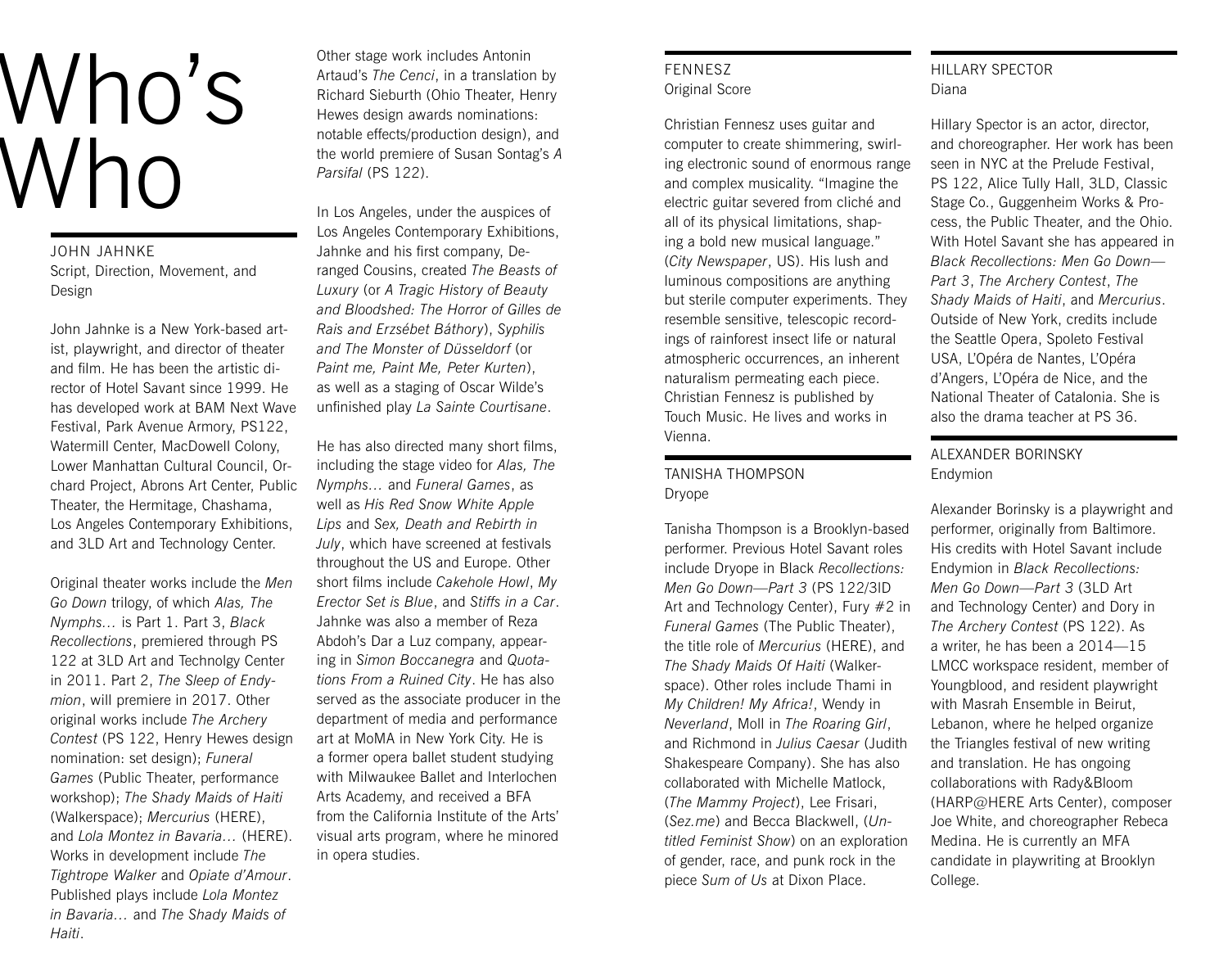#### LEEANNE HUTCHISON Cybele

LeeAnne Hutchison's off-Broadway credits include Young Clarissa Dalloway in *Septimus and Clarissa*, Rose in *Sam's Romance*, and Rafaella in *Body Sketch* (New York Theater Workshop). Off-off-Broadway credits include Euridice in *Orpheus* (HERE, with Taylor Mac); *The Third Policeman* (La MaMa); *Innocents* (RipeTime); Mrs. Alving in *Ghosts*; Penelope in *The Odyssey Project*; Gertrude in *Dogg's Hamlet, Cahoot's Macbeth*; and Mother in *DiVL!* (developed at Robert Wilson's Watermill Center). Regional work includes Barbara in *August Osage County* (Arkansas Rep); Blanche in *A Streetcar Named Desire* (West Virginia Public); Frankie in *Frankie and Johnny in the Clair de Lune* (Shaker Bridge Theatre, NH); Bev in *Clybourne Park* (Arkansas Rep); *Don Juan* (McCarter); and *Family Furniture* (White Heron, Nantucket). Film work includes *Brewsie&Willie* and *One Fall*, and on television, Sharon the Pimp in *Two Guys* (facebook.com/twoguyswebseries). She received the Bowden award from New Dramatists (NYC) and is a member of Actors Center Workshop Company and RipeTime.

#### MELODY BATES Nomia

Melody Bates is a native Oregonian who lives and works in New York. Theater includes John Jahnke's *Black Recollections: Men Go Down—Part 3* (PS 122/3LD Art and Technolgy Center); *If Colorado Had an Ocean* (La MaMa); J. Stephen Brantley's *Eightythree* 

*Down* (2012 NYIT Award outstanding lead actress nominee); Cleopatra in *Antony & Cleopatra*, *Romeo & Juliet*, *A Midsummer Night's Dream*, *Macbeth*, *Measure for Measure*, *The Taming of the Shrew*, and *Twelfth Night* (Stonington Opera House, Maine); Bartlett Sher's *Otello*, *L'Elisir d'Amore*, *Le Comte Ory*, and *Les Contes d'Hoffmann* (Metropolitan Opera); and Mac Wellman's Obie-winning *Jennie Richee*. She is a company member of Conni's Avant Garde Restaurant (2012 NYIT Award outstanding ensemble). Film includes *Naked/Spurious* (2015) and *Public Hearing* (2012). She has an MFA in acting from Columbia University. She also wrote and played Juliet in *R & J & Z*, which premiered at the New Ohio Theatre in April 2015. melodybates.com

#### HWALAN SHUB Echo

Hwalan Shub's television credits include NBC's *The Blacklist* and ESPN's *100 Greatest Moments in Sports*. Her work for film includes *SPLiT*, *The Warrior and the Savior*, and *SubHysteria*, and for the theater, *Monodramas* (Lincoln Center), *Spiral Ramp* (Guggenheim), and *America* (HERE). Shub also works in martial arts, including *High 5 Games* (video game) and Wu Tang Clan in concert. Her art has been shown at Philadelphia Museumof Art, National Arts Club, Rotunda Gallery, Electra Project, and a video installation in the library of an old mansion (Andrew Freedman Home, Bronx, NY). Ongoing theater includes the lead in *Veteran's Project: Leaving Theater*, touring veteran communities for the past two years in which she plays Sgt.

Chang, a suicidal combat veteran with PTSD. Shub is a magna cum laude graduate of Columbia University. Love and thank you to her parents, Jeanne and David Shub.

#### SEBASTIAN QUINN **Hylas**

Born in Athens, Greece, Sebastian Quinn trained at the Royal Academy of Dramatic Arts in London and is a graduate of the New York Conservatory for Dramatic Arts. *Alas the Nymphs*... marks Quinn's BAM debut. Excited to be a member of Hotel Savant, this production provides him the opportunity to mix his knowledge of ancient Greek and mythological elements to portray the tragic figure of Hylas.

#### SHAN XIAO Actor/Young Echo

Shan Xiao was born in Changsha, China. She received her BA (translation and dubbing of film and television series) from University of China, Beijing, and her MA (theater arts) from SUNY—Stony Brook. Film work includes *I want to talk to word* (China, 2012) and *Alas, The Nymphs...*, and for theater, *Perfect Union* and *Environments Project* (US, 2012). In addition to acting, Xiao is also active in modeling, emceeing, and film promotion.

#### BOBBY WARDEN Actor/Young Endymion

Bobby Warden is German-born and American-raised. He grew up on a small farm in the foothills of the Great Smoky Mountains in Tennessee. At the age of 16 he set out to pursue

his own life adventure. Having never seen the ocean he set his eyes to the golden coast of California where he was discovered by photographer, Mario Testino, who shot him for the MIU MIU, Prada campaign. Other photographers who have photographed him include Steven Meisel, Terry Richardson, Mariano Vivanco, Michelle Compt, Laurie Bartley, and Norman Watson. After success in modeling for 16 years, Warden was ready for a new challenge. Acting credits include three episodes on the HBO original series, *Girls*, and as Kurt Cobain in the short film, *Quality of Life* (MoMA).

#### TYLER ASHLEY Actor/Hylas Double

Tyler Ashley is a choreographer and performer based in Brooklyn, NY. Ashley has had the pleasure of working with Elizabeth Streb, Walter Dundervill, Larissa Velez-Jackson, Biba Bell, John Jahnke, Sahra Motalebi, Yackez, Katy Pyle, Enrico Wey, Benjamin Kimitch, Michael Ingle, and Rakia Seaborn. Ashley's own work has been presented by Performa 11, Friends of the High Line, Times Square Alliance, Fire Island Pines Performance Series, Dixon Place, NYPAC, Movement Research, Triskelion Arts, and Strange Loop Gallery. The work has also been seen at Art Basel Miami, the Knockdown Center, the Chocolate Factory, AUNTS, Columbia University, Danspace Project, JACK, Gina Gibney Dance Center, Arts@Renaissance, CAGE, and the Wythe Hotel.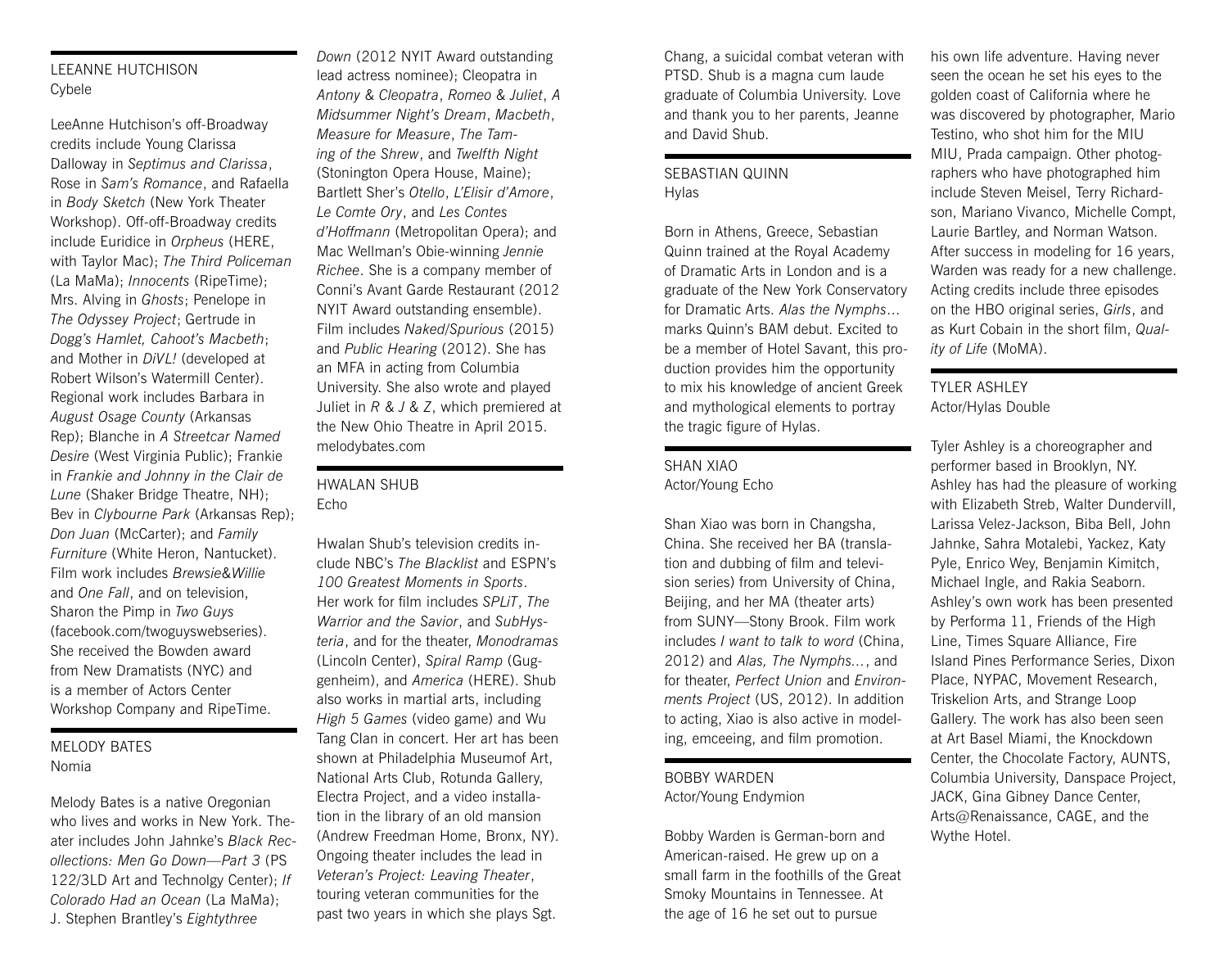#### OKWUI OKPOKWASILI Voice/Dryope

Okwui Okpokwasili is a multidisciplinary artist, writing, choreographing, and performing original work. *Bronx Gothic*, her Bessie Award-winning solo work, continues to tour nationally and internationally. She is currently the resident commissioned artist at New York Live Arts, developing *Poor People's TV Room*. She was just seen in Ralph Lemon's *Scaffold Room* at The Kitchen. Acting roles include Hippolyta in Julie Taymor's *A Midsummer Night's Dream*; Leda in *Sounding* (directed by Kristin Marting, HERE Arts Center); Goneril in Young Jean Lee's *LEAR* (Soho Rep); Kundry in John Jahnke's *A Parsifal*; Long Legged Ballerina in Richard Foreman's *Maria del Bosco*; and Madame Laramie in Richard Maxwell's *Cowboys and Indians*. She is currently in residence with the Times Square Arts Alliance and a participant in LMCC's Extended Life program. She is a 2012 MANCC choreographic fellow, 2013 NYFA fellow in choreography, and a 2014 Foundation for Contemporary Arts grantee for dance.

#### CAREY URBAN Actor/Echo

Carey Urban has collaborated with Hotel Savant on original workshops of *Alas, The Nymphs...*, *Black Recollections*, *The Cenci*, and the New York production of *The Archery Contest* (PS 122). Other appearances include The Shakespeare Society, The Women's Project, Soho Rep, The Queen's Company, Fools' Theatre, American Globe, Heiress

Productions, Orlando Shakespeare Theatre, Sierra Rep, and Tennessee Shakespeare Company, among others. She trained at LAMDA and Vienna Conservatory of Music, and works internationally as a stage, screen, and voiceover artist. careyurban.com

#### RAQUEL CION Voice/Cybele

Raquel Cion's recent projects include *Me & Mr. Jones: My Intimate Relationship with David Bowie* (Slipper Room); *Gilding the Lonely* (Joe's Pub); *Cou-Cou Bijoux Pour Vous* (Dixon Place); *Rationality* (A Virtual Performance), and *Memoir* (LMCC). Directorial credits include *SONS* (Showgasm, Ars Nova); *Terry: Recovering Pet Detective* (ANT Fest, Ars Nova); *Darkling* (IRT Theater); *HIP* (IRT Theater); and *On a Lonely Road...Travelin' with Joni* (The Duplex).

#### GORDON LANDENBERGER Set Design

Gordon Landenberger's recent set designs include Patricia Hoffbauer's *Para-Dice (stage 2)* at Danspace Project and David Neumann's *Restless Eye* at New York Live Arts (Henry Hewes Design Award nomination, 2012). He has worked with choreographer Laurel Atwell as both a performer and designer on many of her pieces, including *Necessary Friend* and *Double Take*. Other recent performance credits include Francis Weiss Rabkin's *Won't Be a Ghost* at Dixon Place and Leah Hennessey's *Bacchus*. He holds a BA from Sarah Lawrence College.

#### RAMONA PONCE Costume Design

Ramona Ponce started designing for theater at the Ridiculous Theatrical Company after making drag and bridal dresses and odd fashion clothing among the arty set for years in her youth. She now designs costumes for off- and off-off Broadway theater, film, dance, cabaret, performance, and fine art pieces. She styles clothes and skeletons for photography and is an artistin-residence at LaGuardia Performing Arts Center. Costume work for Hotel Savant includes *Black Recollections: Men Go Down–Part 3*, *A Parsifal*, and *The Cenci* (Henry Hewes Design Award nomination). She makes fine special occasion wear for all genders, and needlework, masks, and jewelry pieces for the occasional reality TV contestant... and to please herself. ramonaponce.com @RamonaRightNow

KRISTIN WORRALL Sound Design

Kristin Worrall is a performer, sound designer, and pastry artist. Worrall has collaborated with John Jahnke and Hotel Savant on several productions and was a founding member of Nature Theater of Oklahoma. Her performance and sound work has been seen and heard around the world. Worrall is a Henry Hewes Design Award nominee and a recipient of the A.R.T. NY Theater Grant for sound design. She attended UW—Madison (BA), The New School (MA), and Institute of Culinary Education (Pastry Arts) and is an alumna of the Lincoln Center's Di-

rectors' Lab and the Watermill Center. Upcoming projects include Andrew Ondrejcak's *Elijah Green* and *The Recipe: Baking with Kristin Worrall*.

#### LAURA MROCZKOWSKI Lighting Design

Laura Mroczkowski is a Drama Desknominated lighting designer in New York City. She has had the opportunity to work with many artists and companies from around the world, including: The Builders Association, Deborah Hay Dance Company, Big Dance Theater, Radiohole, Whitney Museum, Public Theater, Los Angeles Opera Company, Walker Arts Center, Actors Theater of Louisville, First Stage Theater Company, New York Theater Workshop, 3-Legged Dog, Baryshnikov Arts Center, HERE Arts Center, REDCAT, and the Center for New Performance. Her work has been seen in countless international festivals. Mroczkowski is the co-artistic director and founding member of Blank-the-Dog productions. lauramroczkowski.org

#### JORDAN ISADORE Choreography Consultant

Jordan Isadore is a dancer/choreographer originally from Northern California. He received his BFA in dance from California State University Long Beach in 2009. Upon relocating to New York, Isadore has worked with choreographers Christopher Williams, Andrea Miller, Sydney Skybetter, Jennifer Edwards, and Liz Santoro. Currently he works with Shen Wei Dance Arts and has performed at the David H. Koch Theater, Mariinsky Theater, Park Avenue Armory, and throughout China,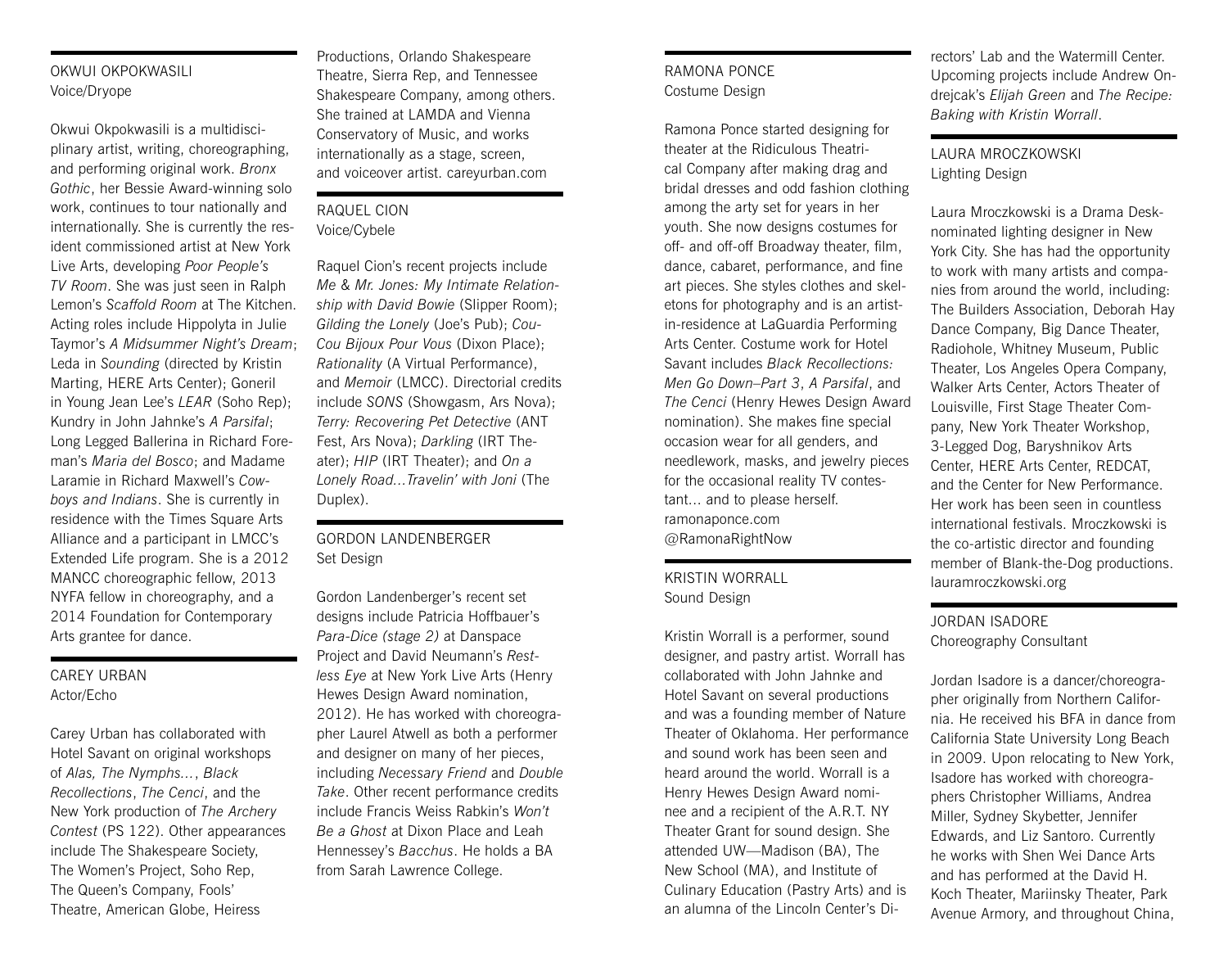South America, and Europe. His own work has been presented at the Museum of Arts & Design, 92nd Street Y, Joe's Pub, Madame Tussauds, and the 2015 American Dance Festival.

#### ANDREW SCHNEIDER Video: Cinematography

Andrew Schneider is an OBIE awardwinning performer and interactiveelectronics artist based in Brooklyn. Schneider creates and performs original performance works, builds interactive electronic art works and installations, and was a Wooster Group company member (video/performer) from 2007—14. Recent credits include *YOUARENOWHERE* (NY, Slovenia, and Melbourne; currently touring France, and Croatia as part of PS 122's global initiative; OBIE award, special citation, 2015), *Dance/Field* (2014), *Tidal* (River to River festival, Laurie Anderson, curator, 2013); *Wow+Flutter* (The Chocolate Factory, 2010); five Avant-Garde-Arama! works (PS 122, 2005—15); *Pleasure* (Issue Project Room, 2009); and as resident artist at LEMURplex (2006). His work in Chicago includes *True+False*  (2007) and *Strategies Against Architecture* (2008) as resident artist at the University of Chicago. He is the recipient of the Tom Murrin performance award and is artist-in-residence at Dixon Place Theater (2014—15). Featured in *Artforum*, *Wired*, and at the Center Pompidou in Paris, he is a continuing collaborator with The TEAM, Lars Jan/Early Morning Opera, Hotel Savant, Fischerspooner (projections/performer), Kelela (projections/ lighting), and AVAN LAVA (lighting/ percussion/vocals). He has served as

adjunct professor at NYU (technology and performance at the Interactive Telecommunications Program), Bowdoin, and Carleton College. He holds a BFA (theater arts, Illinois Wesleyan University) and an MA (interactive telecommunications, NYU). andrewis.com

#### JOSH HIGGASON Video: Production Design

Joshua Higgason is a video, scenic, and interactive media designer, creating unique live experiences for theater, concerts, opera, and events. He started working in experimental theater and art with the Builders Association and Big Dance Theater in NYC, touring the US and Europe. Recent productions include *Control (Five Landscapes for Orchestra)* (film and set design, new work by Nico Muhly, Utah Symphony); *Mackie Messer—Eine Salzburger Dreigroschenoper* (directed by Julian Crouch, Salzburger Festival); Sufjan Stevens' *Carrie & Lowell* tour (2015); *Powder Her Face* (directed by Jay Scheib, New York City Opera); *The Ambassador* (directed by John Tiffany, BAM); *Dream of the Red Chamber* (directed by Jim Findlay, Times Square Art Alliance); *Platonov or The Disinherited* (directed by Jay Scheib); *Sontag: Reborn* (scenic design, The Builders Association); and *Round-Up* (Sufjan Stevens, BAM). He also designs sets and video for Radiolab and its national US tours. Recent concert collaborations with Candystations and the Windmill Factory include JR JR, SXSW, Metric, Ray Lamontagne, M. Ward, and Sufjan Stevens/Bryce Dessner/ Nico Muhly's *Planetarium*. He has taught classes and workshops in video

design for live performance at Bennington College, NYU, LIU, Princeton, MIT, and Duke.

#### CALDER SINGER Composer: *The Nymph's Song*

Calder Kusmierski Singer is an electronic musician and fine artist, born and raised in NYC. His work has been used as scores for video and performance, with a baroque, dissonant, densely layered sound, built up primarily from his own vocals. He creates pen drawings on paper that are then collaged, altered in the computer, and reprinted. calderksinger.com and soundcloud.com/calders

### JAMES FRY

Stage Production Manager

James Fry is very excited to be working with Hotel Savant on *Alas, The Nymphs...* at BAM Next Wave. He has worked as a freelance production manager and producer for the past five years at venues throughout New York City, regionally, and internationally. Recent credits include *Timelining* at the Guggenheim and the PS 122 global tour of *Bronx Gothic* and *YOUARENOWHERE* at the Melbourne International Festival. Over the years he was worked on pieces at venues such as The Kitchen, Abrons Arts Center, The Public, Lincoln Center, and Dixon Place, among others. This winter he will begin a new position as the full-time production manager for Beth Morrison Projects.

#### KAREN OUGHTRED Stage Manager

Karen Oughtred has stage managed for Hotel Savant for many years and is stage manager for the Smithsonian National Museum of the American Indian (NMAI), NY. Other venues include Carnegie Hall, Soho Rep, The Public, Town Hall, HERE, PS 122, Ohio Theater, and La MaMa Moves! annual dance festival. She also produced the national tour of *Words of Choice*. Puppetry/mask work includes IsleWilde (WA), Bumbershoot (WA), NMAI, Mary Seidman & Dancers, Dream Community (Taipei), Bread & Puppet (national and international), Chinese Theatre Works (national), puppetry artist Spica Wobbe, and as co-curator, Voice 4 Vision Puppetry Festival (2011). Oughtred develops and directs interactive museum theater at Mt. Vernon Hotel Museum (NY), where she also performs, and Jay Heritage Center (Rye, NY). Founder and artistic director of the Australian Aboriginal Theatre Initiative, NY (2003—10), which presented six NY festivals featuring international indigenous playwrights and actors and NY debut of *Yanagai! Yanagai!* (co-director, La MaMa). She is a graduate of New Actors Workshop, and received her MA in theater from Antioch University.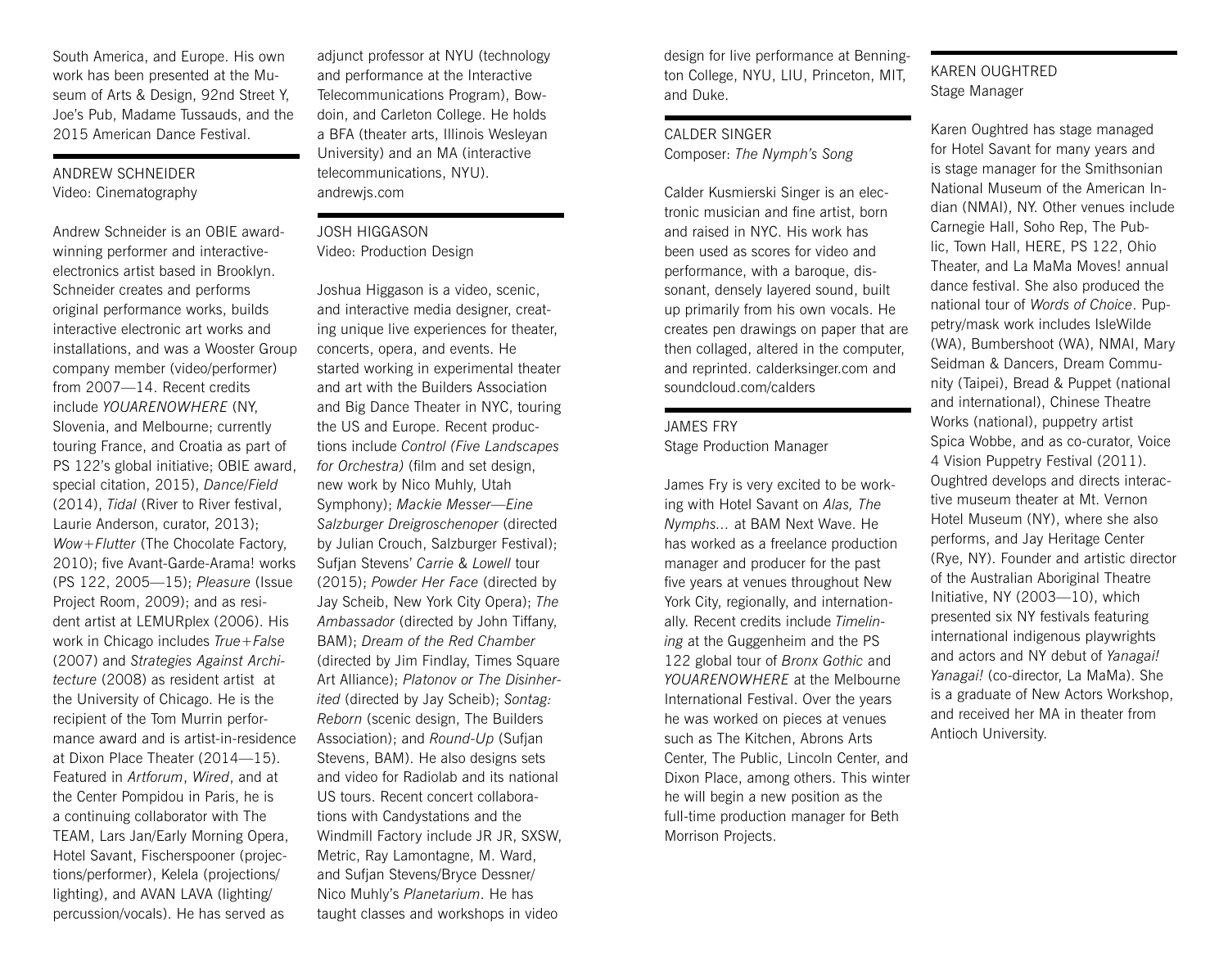#### KJ MORTON Assistant Stage Manager

KJ Morton is a freelance stage manager and company manager currently resid ing in Brooklyn, NY. She has worked at the Pennsylvania Shakespeare Festival and Barrington Stage Company. She is thrilled to be able to work on and grow with this project and is very grateful to John, Karen, and the entire cast and crew.

#### NINA KULMALA Company Administration

Nina Kulmala has been working with Hotel Savant for eight years keeping it organized and enjoys working with the artists. She started theater work in 1996 with the Innocent Theater Company, first as an actor, then stage manager, then production manager. Her most memorable shows include *The Bad Seed* (Ohio Theater) and *The Vortex* at Diane Von Furstenberg's stu dio. With Hotel Savant: *A Parsifal* (PS 122), *The Cenci* (Ohio Theater), *The Archery Contest* (PS 122), and *Black Recollections: Men Go Down—Part 3* (PS 122/3LD Art and Technology Cen ter). Besides theater and her day job, Kulmala keeps her creative side active designing accessories and enjoying vintage-themed events.

# HOTEL SAVANT

Hotel Savant, a theater company based in New York City, explores the livid, the uncertain, the magical, and the sublime: the seminal ideologies of history and mythology and their impact on contemporary performance. Helmed by Artistic Director John Jahnke, it is committed to mounting original and pictorial works that utilize a variety of techniques, including movement, installation, and tableau. In addition it is dedicated to reinventing obscure and rarely performed texts that correlate to present day topics. hotelsavant.com

# Thanks!

Joe Melillo and everyone at BAM. Mathew Pokoik and Helene Lesterlin at Mt. Tremper Arts. Christopher Zim merman at ACFNY. The MacDowell Nymphs: Kara Corthron, Elisabeth Benjamin, Karen Ostrom, Rosemary McGuire, and Thomas Doyle. Mor gan Jenness, Jay Wegman, Rebecca Robertson, Melissa Levin, Will Penrose, Mia Yoo, and Patricia Caswell, whose individual and institutional support enabled the work's development over the years. Also to Liz Santoro, Ryan Kelly, Brennan Gerard, Jill Samuels, Gwendolyn and Emily Petry, Maxwell Cosmo Cramer, Alex Rosenberg, Antje Oegel, Jeffrey Jones, Laylage Courie, Danilo Pellegrinelli, Tim Eliot, Michael Ingle, Mikeah Jennings, Zoe Mackler, Ted Henigson, Marcos Rosales, Patrick O'Leary, Italo Zucchelli, Quin Aluni, Joshua Seidner, Bruno Llos, and the Jahnke family for their unwavering understanding and support. And for Albertine, the littlest nymph, who is sorely missed.

## Production Credits

Production design support provided by the Edith Lutyens and Norman Bel Geddes Design Enhancement Fund, a program of trhe Alliance of Resident Theatres/New York (A.R.T/New York). Additional support provided by the Mertz-Gilmore Foundation (through La MaMa's Dance Program), Off Broad way Angels, the Department of Cultural Affairs, and the New York State Council on the Arts. The *Men Go Down* tril ogy, including *Alas, The Nymphs…*, has been developed in residence at the MacDowell Colony, Park Avenue Armory, the Lower Manhattan Cultural Council, The Hermitage, Abrons Art Center, La MaMa, and 3LD Art and Technology Center. The work previewed at Mount Tremper Arts in August, 2015. *Alas, The Nymphs…* gratefully acknowledges MAC for the donation of make-up for this production.

Fennesz's score is commissioned for Hotel Savant by the Austrian Cultural Forum New York.